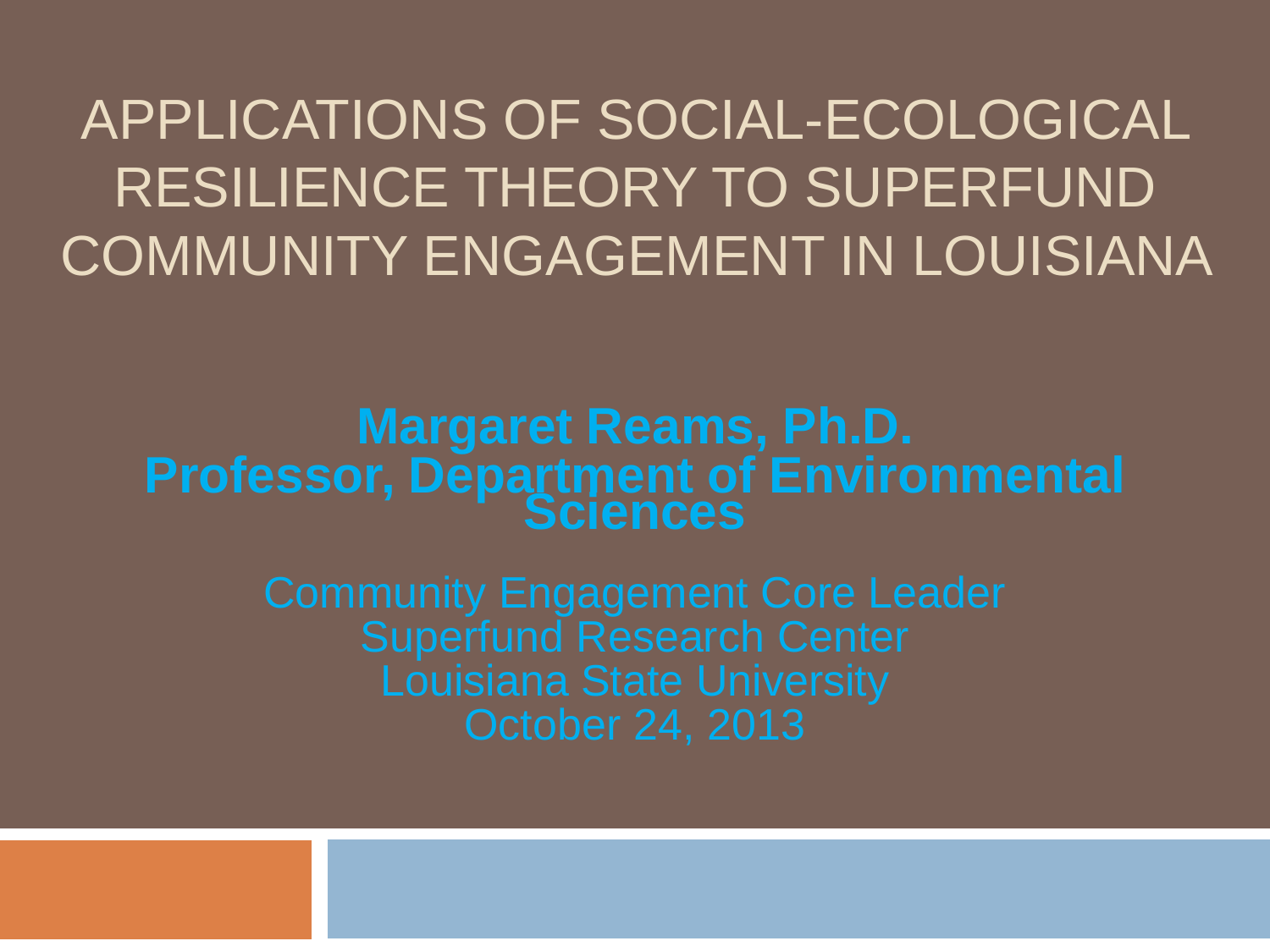# Thanks to Community Partners

- Louisiana Environmental Action Network (LEAN)
- **□ Mary Queen of Vietnam Community Development** Corporation (MQVCDC, New Orleans)
- LSU Colleagues
- Maud Walsh, Ph.D. LSU SRP Research Translation Core Leader; Betsy Paille, MS – Research Associate
- **□ Nina Lam, Ph.D. Geographer and GIS Specialist**

Photo Credits: Getty Images, Maud Walsh, Belen Toscano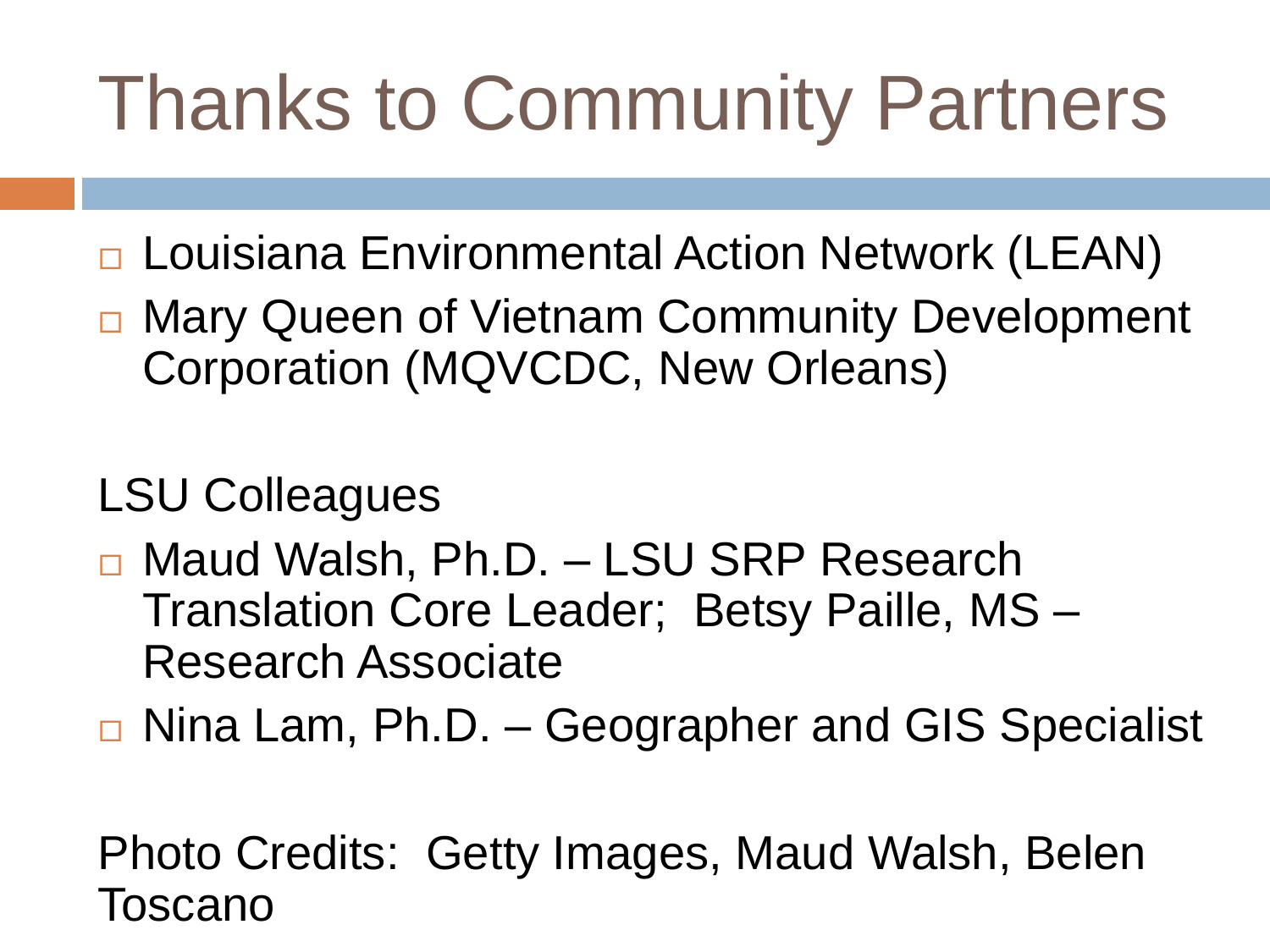# Objective of SRP Engagement

To enhance the capacity of communities facing cumulative environmental exposure risks to take steps to make themselves safer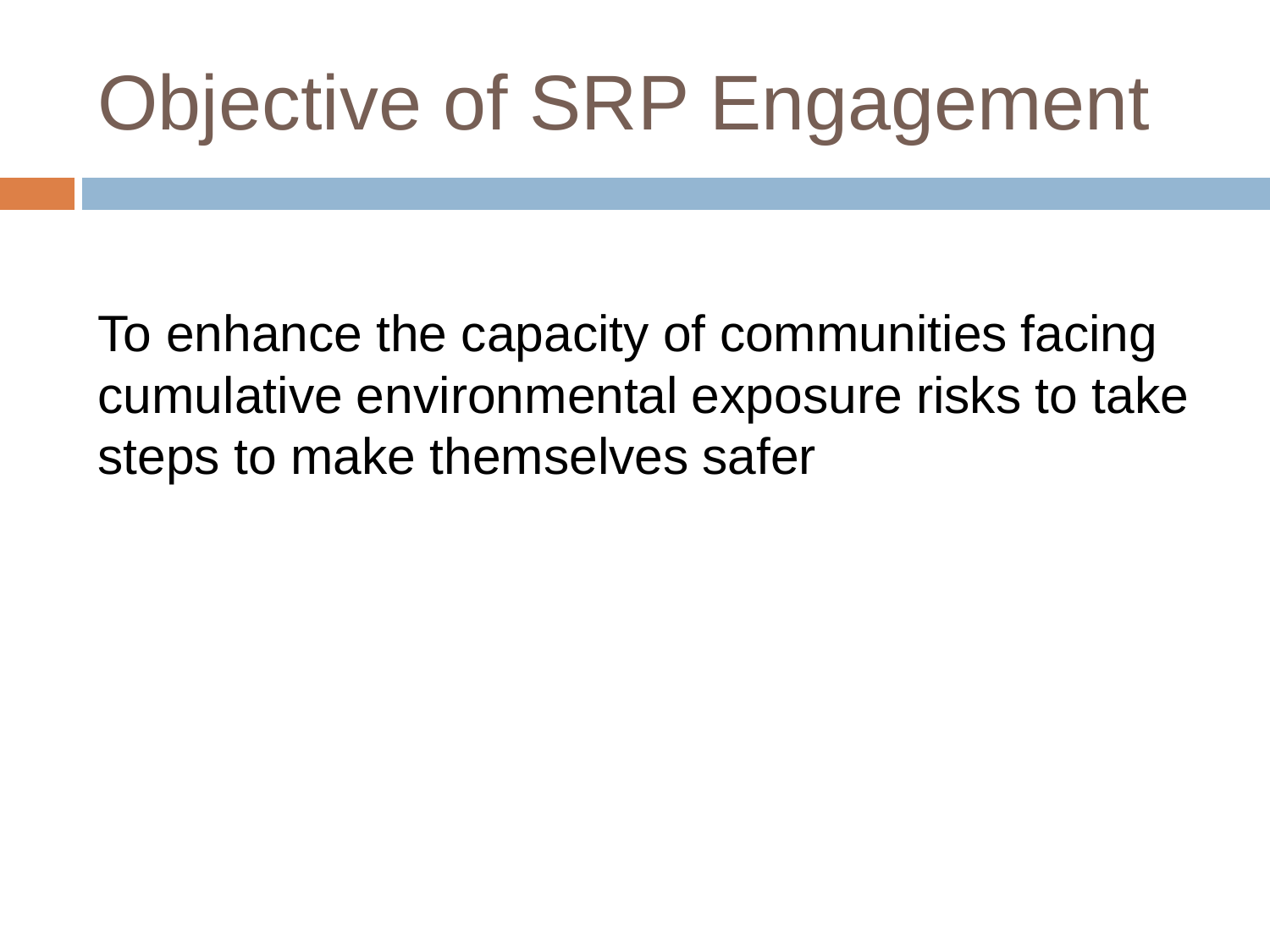

#### **What are common attributes of more resilient communities?**

#### **How can SRP COEC efforts enhance these attributes among EJ communities?**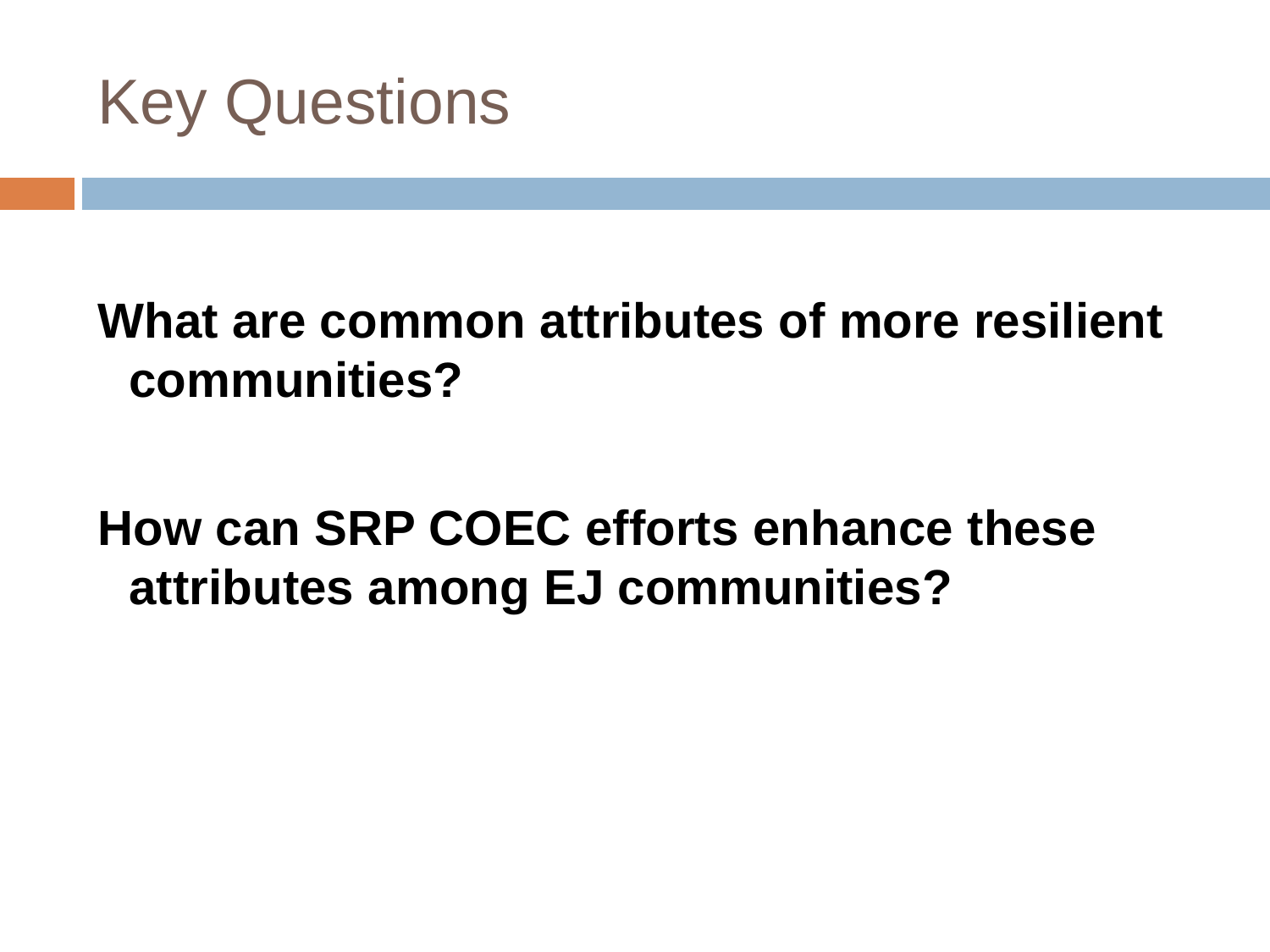### Some definitions

 *"Resilience reflects the degree to which a complex adaptive system is capable of self-organization and the degree to which the system can build capacity for learning and adaptation."* 

 *"The capacity of linked social-ecological systems to absorb recurrent disturbances such as hurricanes or floods so as to retain essential structures, processes, and feedbacks."*

(From Adger et al., 2005, Science Vol. 309)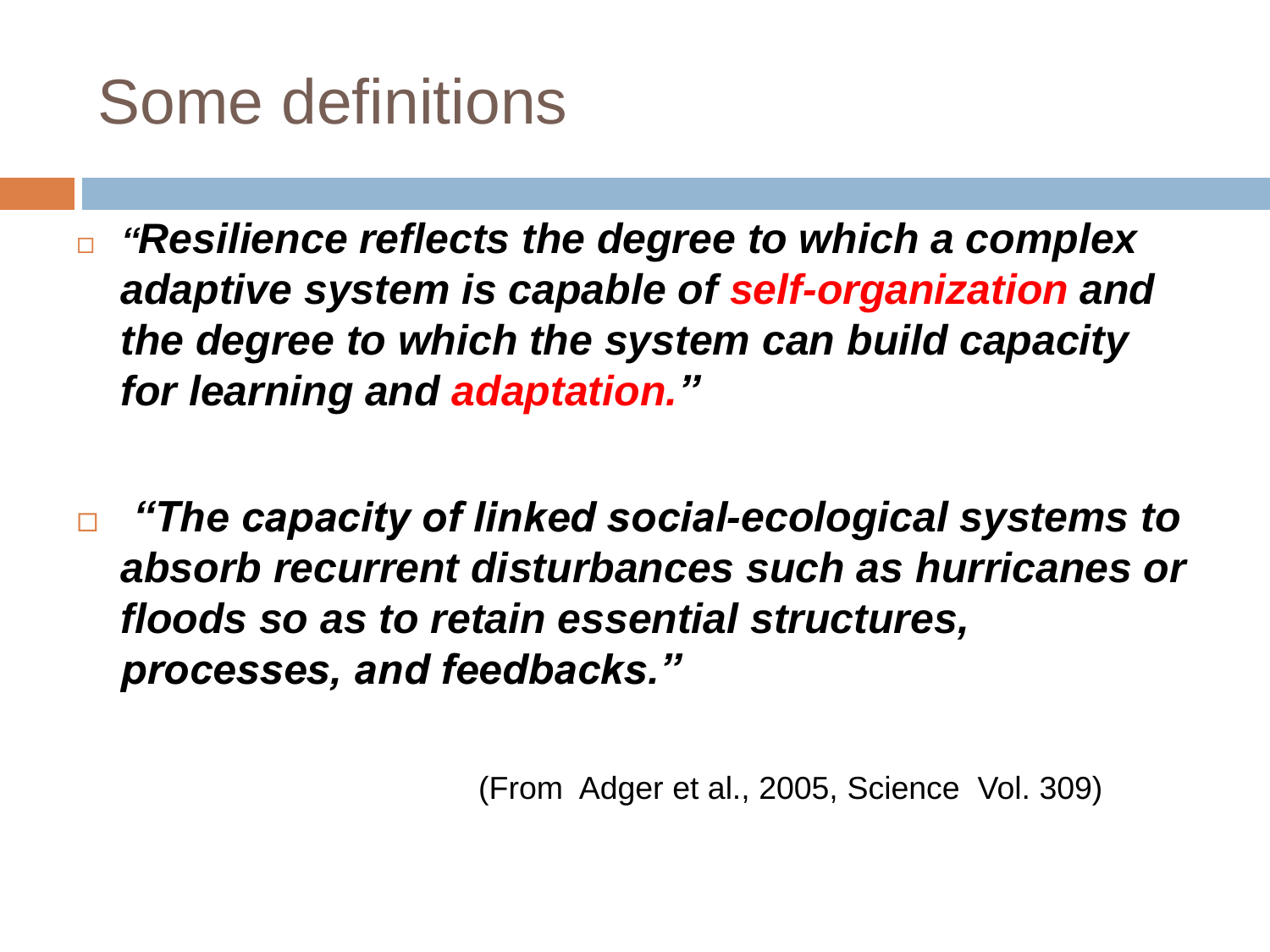### Utility of Social-Ecological Resilience Approach

*Social-Ecological Resilience provides a theory base and evaluative framework for:* 

- □ Adaptation to reduce exposure to or recovery from disruptive events – either fast-moving or slow-moving disturbances.
- **□ Adaptations include individual behaviors and** collective or community-level actions.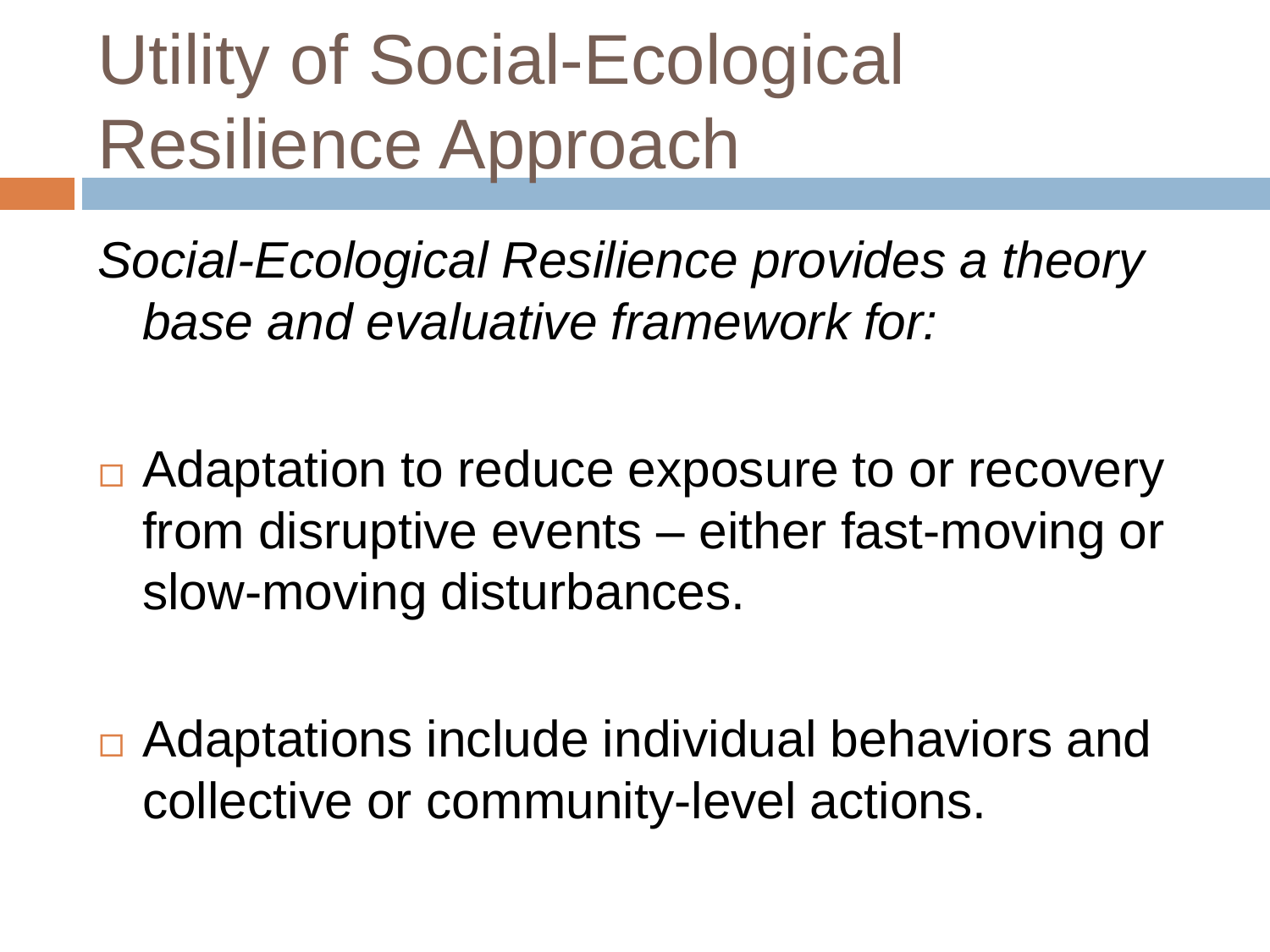# Social-Ecological Resilience

### **The Raft – A Metaphor of Stability and Resilience**

*Ludwig's model is useful. (2002)*

*The raft's system? Raft + Weight + Occupants*

*Disruptions? Either rapid or slow increase weight.*

*Key Variables? Include Adaptive Behavior of Occupants*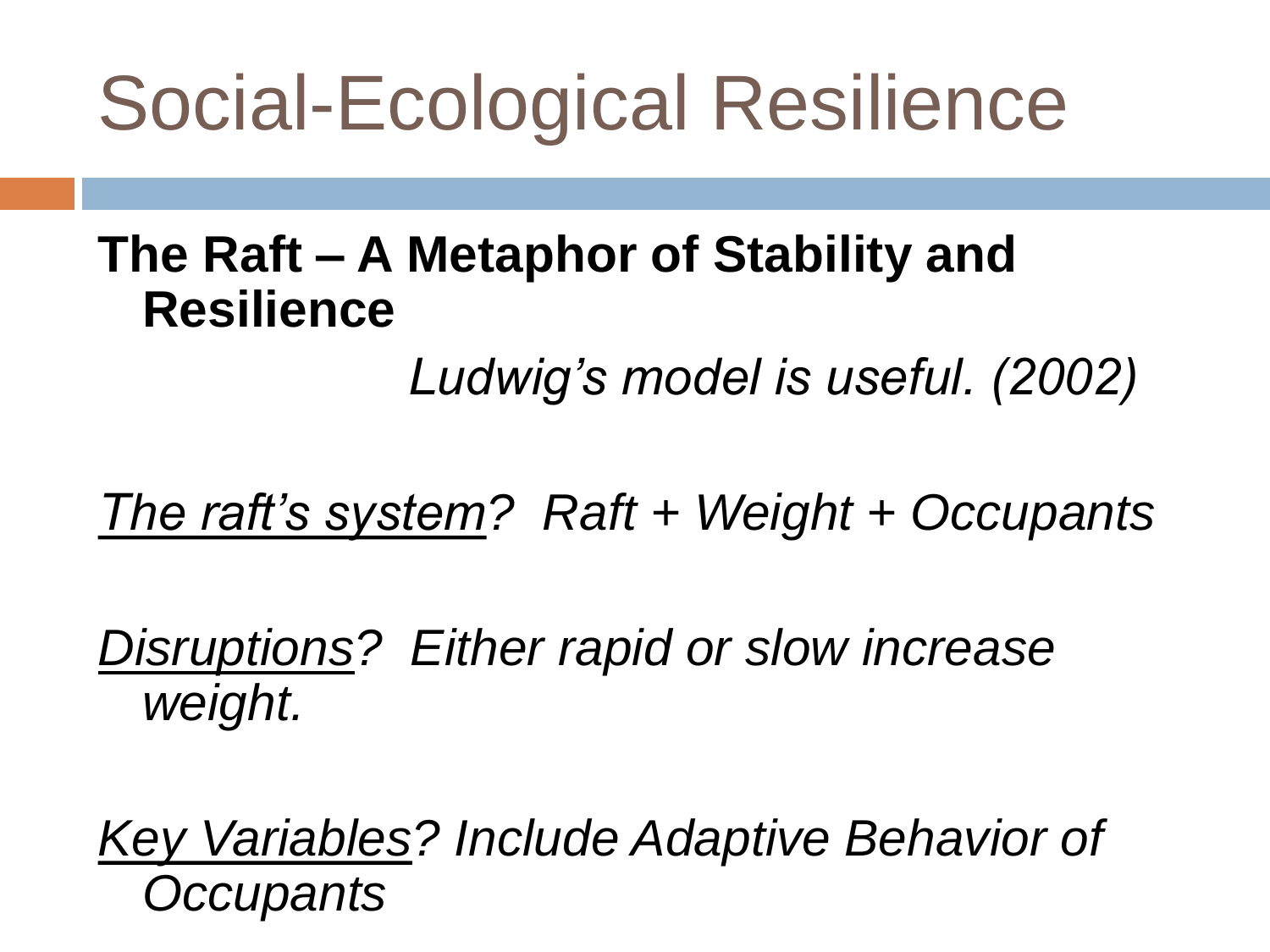### How SRP Outreach Enhances Community Resilience

*ATTRIBUTES OF STRONGER KEY DIMENSIONS OF RESILIENCE COMMUNITIES*

*Outreach Core Supports Leading to Realization of* 

- 
- *Stable Relationships*
- *Information Sharing*
- **Access to Sound Science <b>Superific** Scientific Treatment of **Risks**
- *Historic Local Knowledge*
- **EXECUTE: A Knowledge of Mitigation Tools Adaptive Ability**
- *Stakeholder Participation in Public Decision Making*



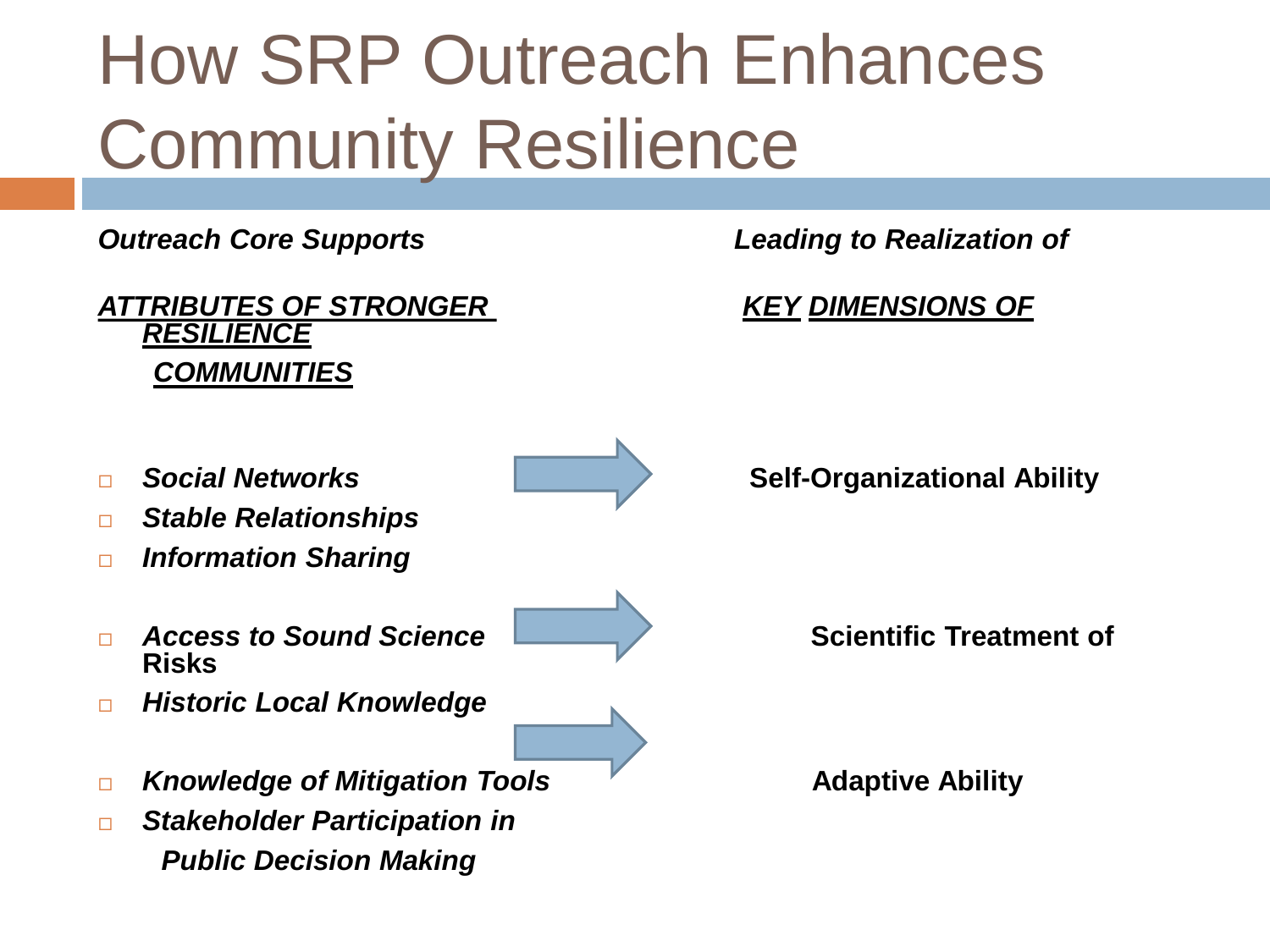1. Examining Selected Adaptive Behaviors Among Residents

- $\Box$  First, we were interested in how this Resilience framework may be applied to adaptive strategies taken by residents of communities facing cumulative, slow-moving environmental exposure hazards.
- $\Box$  Little research has focused on residents of "Industrial Corridor" regions
- $\Box$  How do residents in neighborhoods with multiple sources of exposure perceive environmental risks and options for risk-reduction?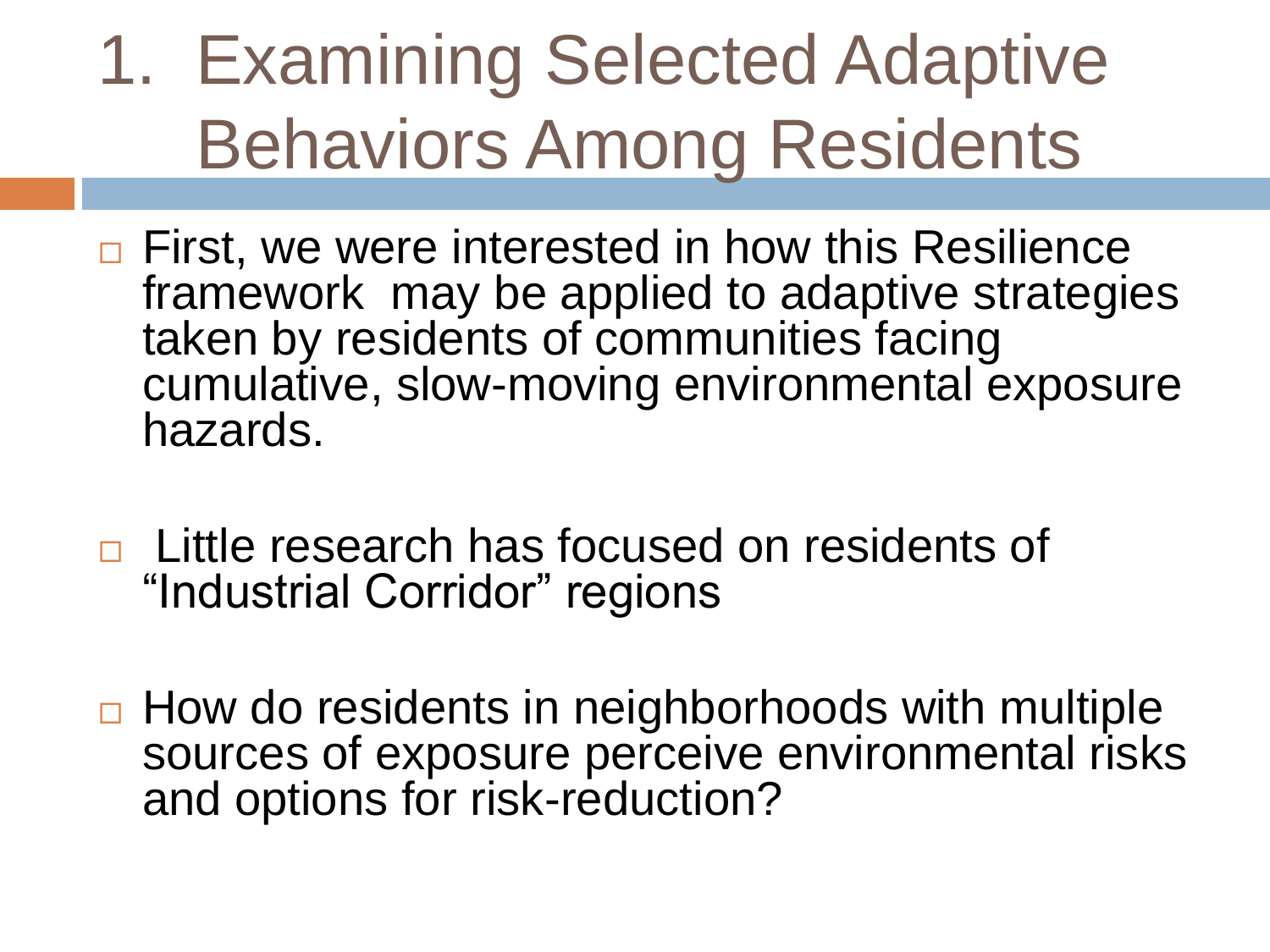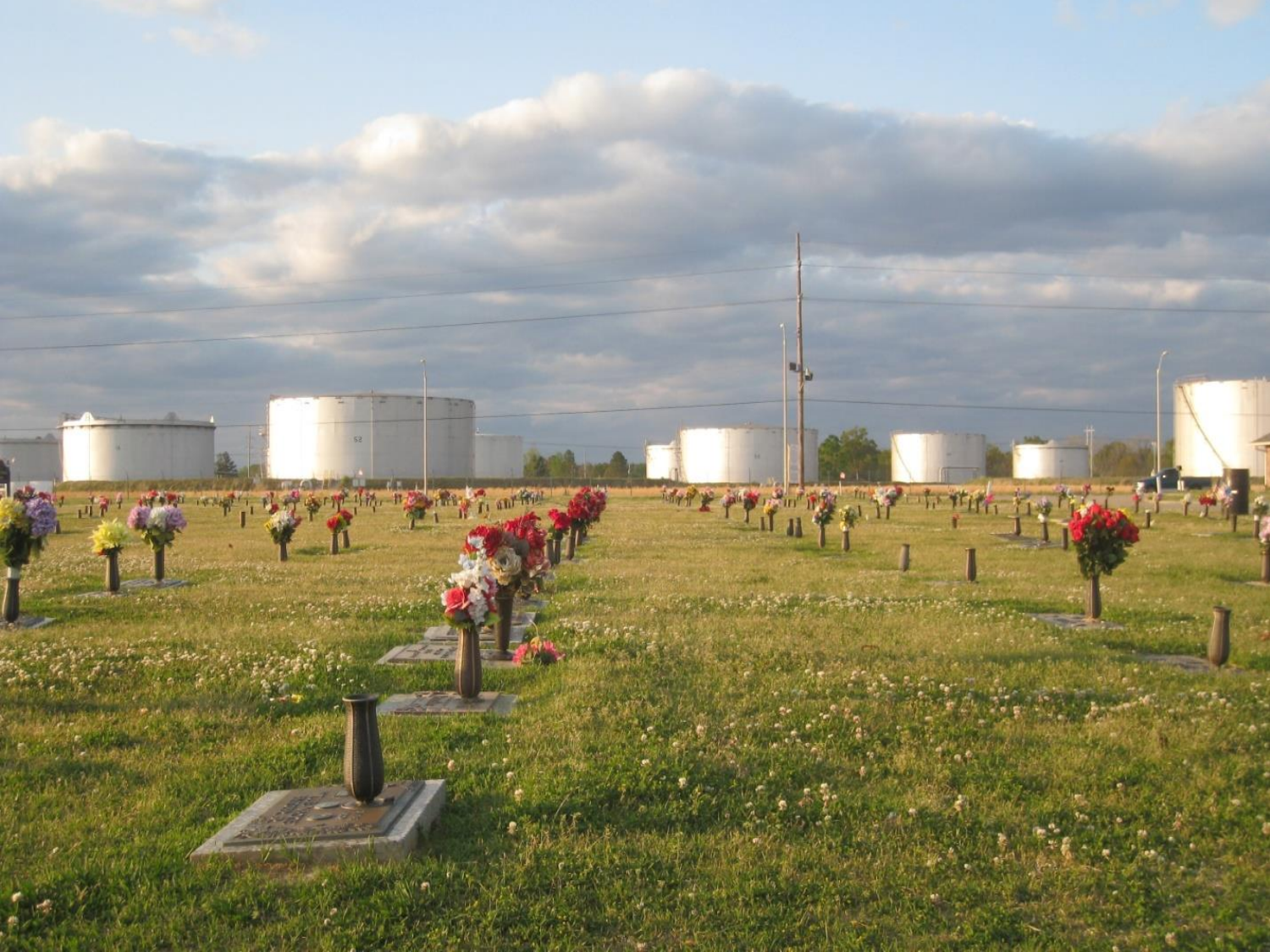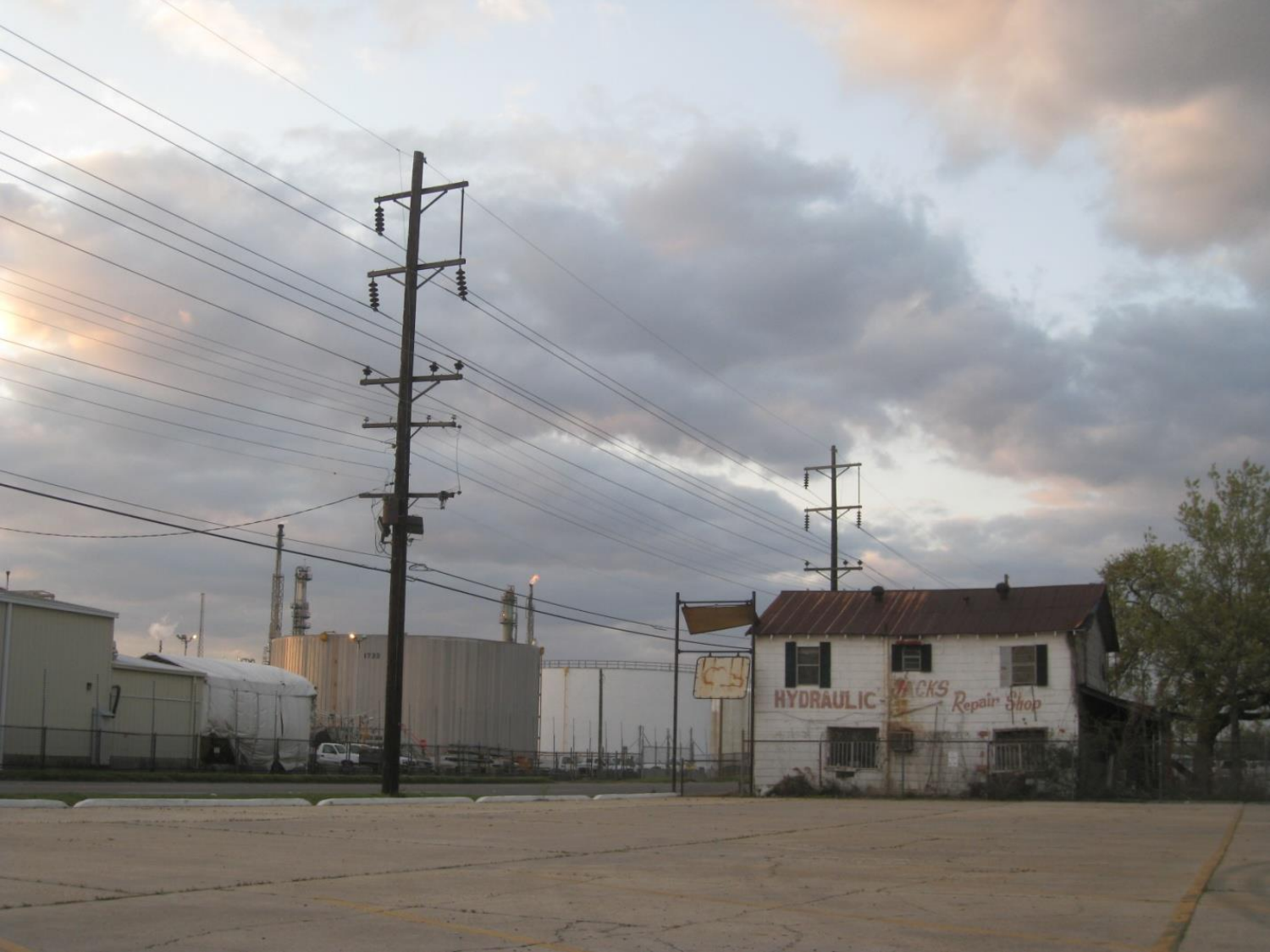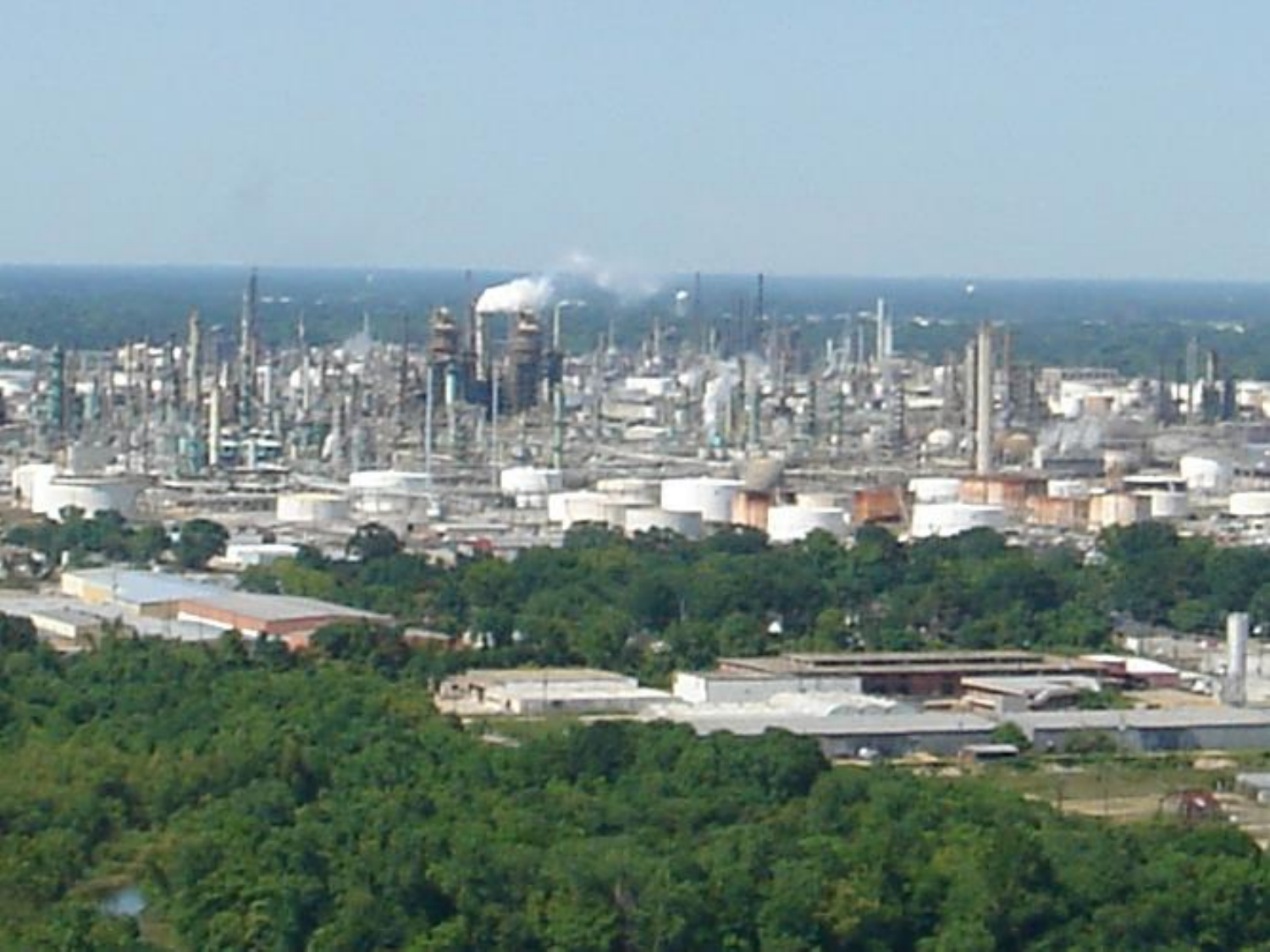#### Map of North Baton Rouge Zip Code 70807 Shows 68 Facilities with Reported Hazardous Waste Activities

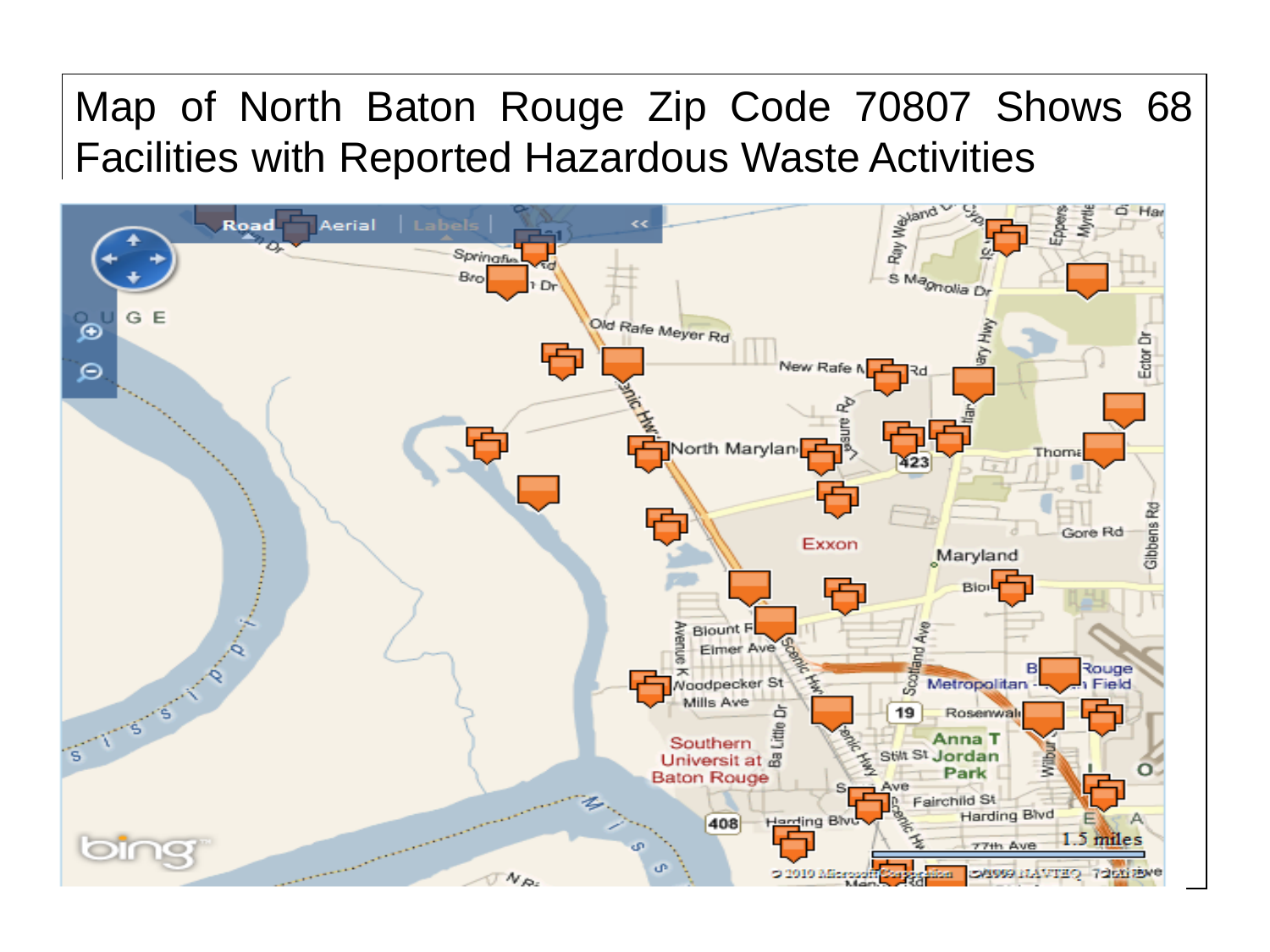# Preliminary Study

Reams, Margaret A., Nina S.N. Lam, Tabitha M. Cale,

and Corrinthia M. Hinton, 2013 "Applying a community resilience framework to examine household emergency planning and exposurereducing behavior among residents of Louisiana's

industrial corridor", *Journal of Emergency Management, 11(2), March/April: 107-121*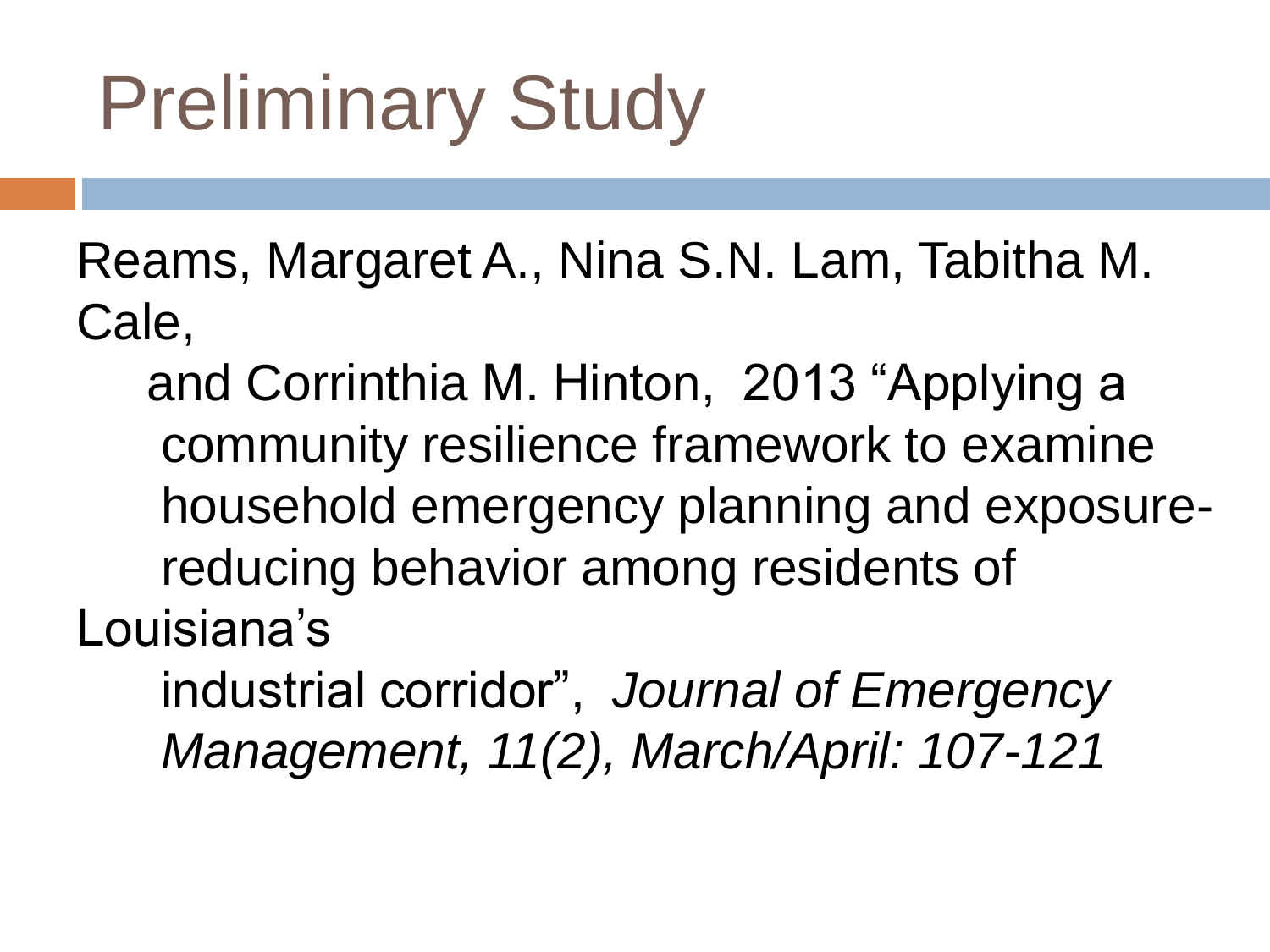### Possible Influences On *Household – Level* Adaptive Behaviors

"Resilience" = f(exposure, vulnerability, adaptive capacity)

Exposure: Total TRI emissions by zip code; past environmental emergencies; number of facilities in neighborhood, etc.

Vulnerability: Income; education; young children

Adaptive Capacity: Membership in local groups; confidence in own knowledge and ability to reduce risks; adoption of other risk-reducing practices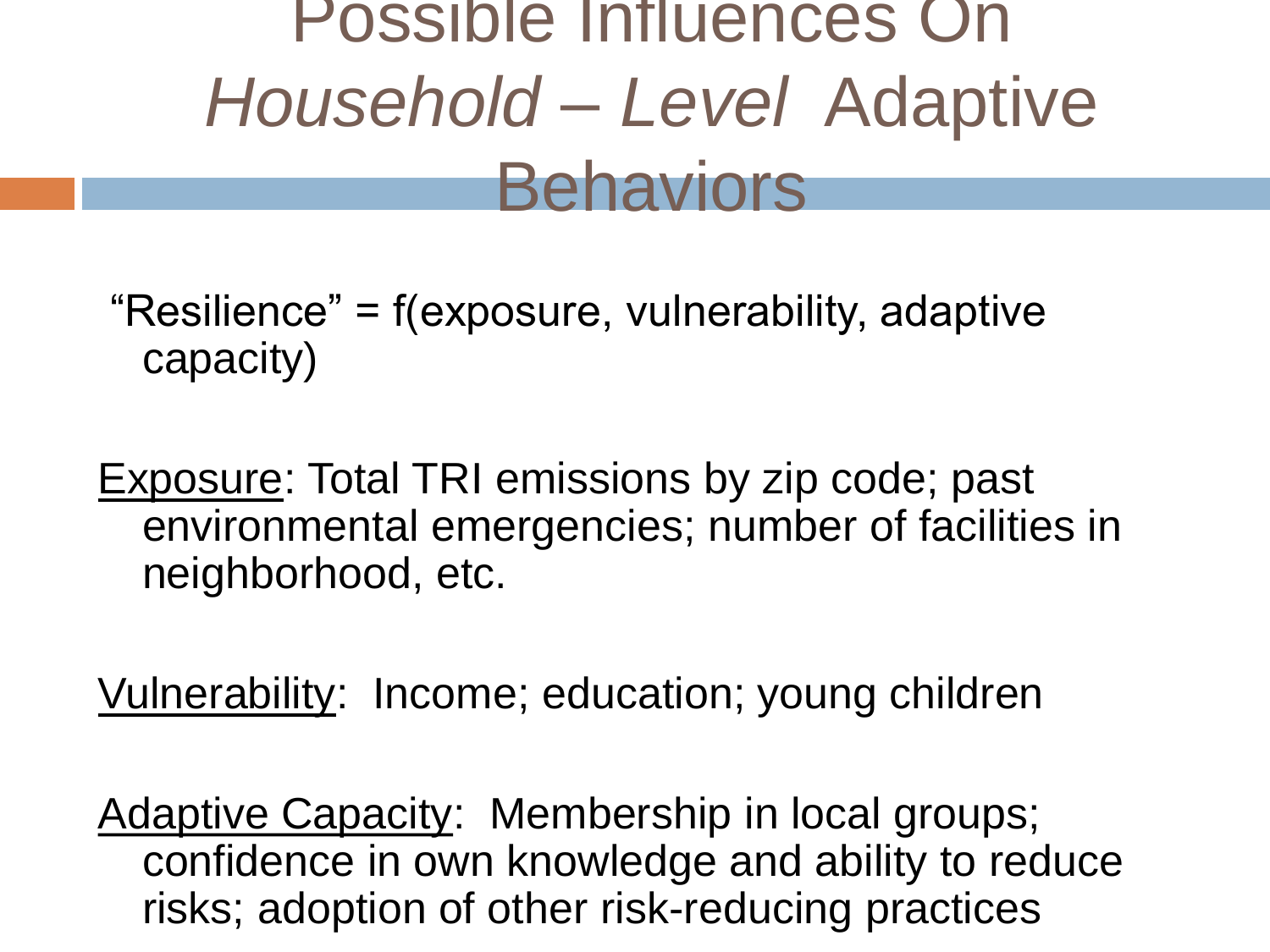## Interviews with Residents

Interviews with 64 attendees of public meetings of the East Baton Rouge Parish Metro City Council to determine activities and attitudes concerning several exposure-reducing behaviors.

Also: Questions to indicate exposure (zip code of residence); socio-economic vulnerability; capacity to take steps to reduce exposure risks.

Initial analysis to determine statistically significant associations among variables (Cross-tabs, Chi Sq.; Difference of Means testing)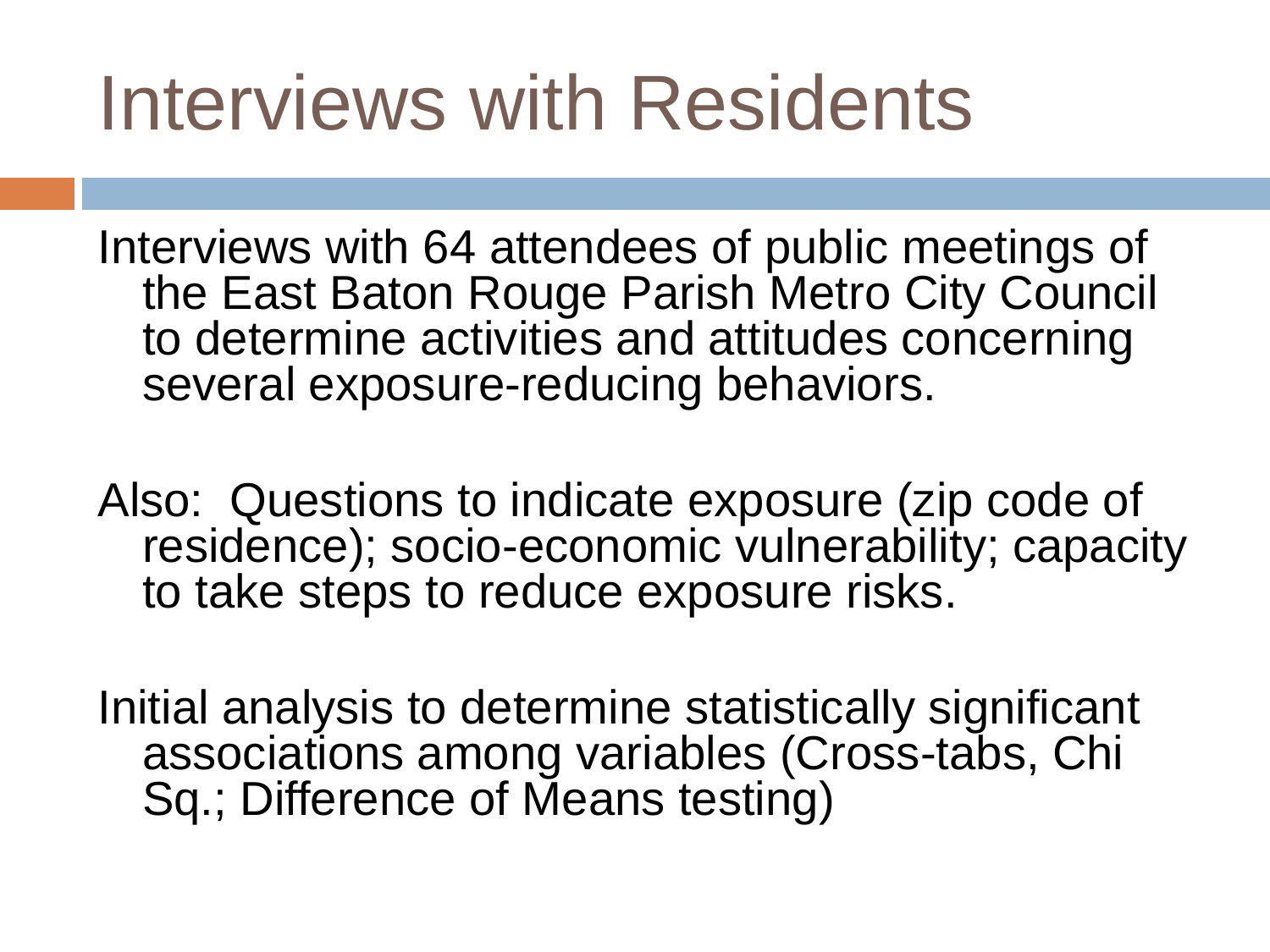### Adopted Household Emergency Plans? Only 22% of Interviewees

*Factors significantly associated with plan adoption*:

Exposure? (YES):

Experienced environmental emergency during the last 5 years within one's neighborhood

Socioeconomic Vulnerability? (NO):

Less-educated actually more likely to adopt plan

Capacity to Adapt? (YES):

Confidence in ability to cope with emergencies, Adoption of other exposure-reducing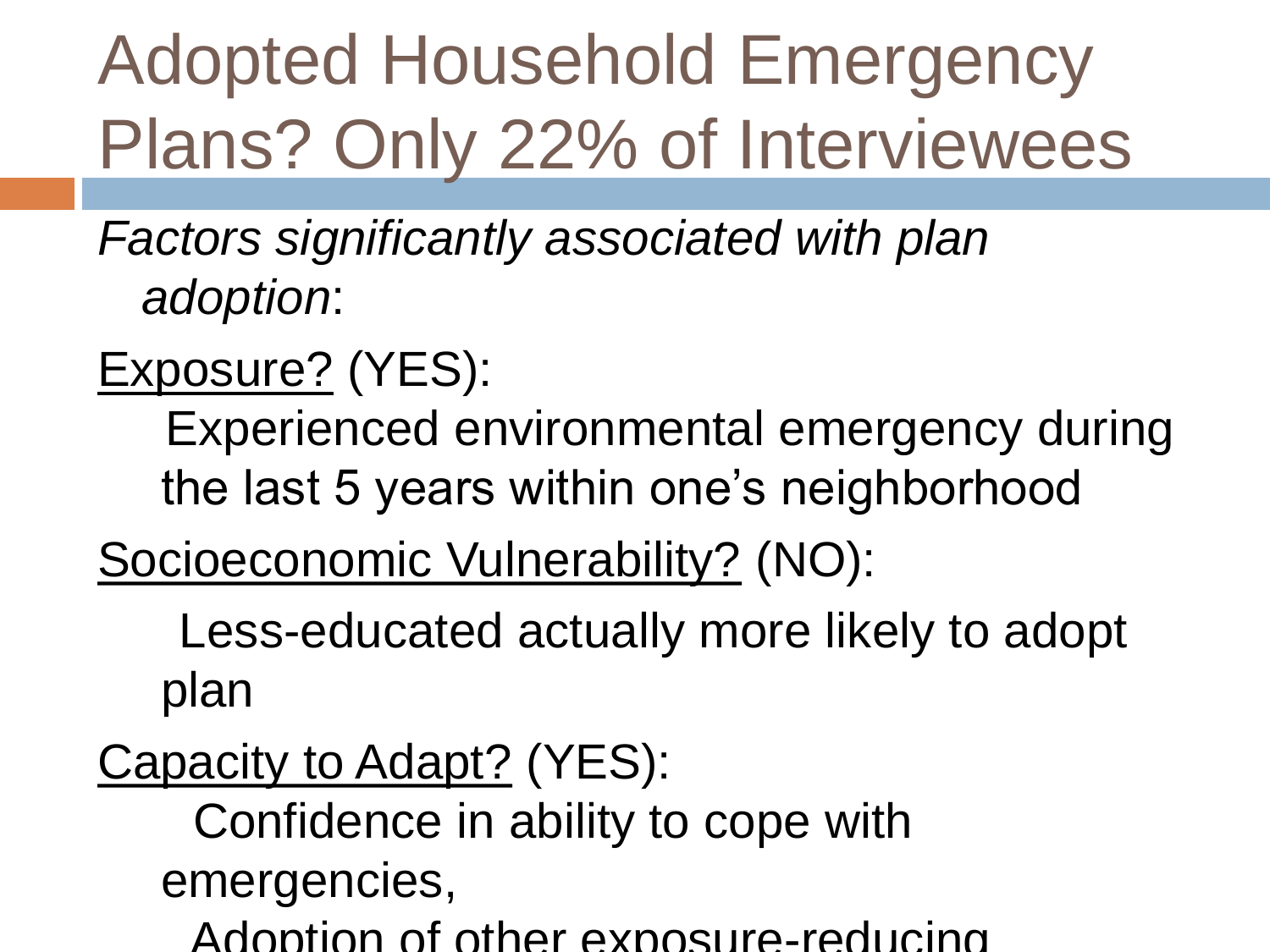### Early Encouraging Implications for Engagement Efforts in EJ **Communities**

- **Knowledge and Confidence** in one's ability to reduce exposure risks appear to be associated with adaptive, risk-reducing behavior
- $\Box$  The COEC program should be able to help build capacity for community resilience through encouraging self-organization among residents, providing scientific information concerning risks; and sharing information about specific adaptive strategies to reduce exposure risks.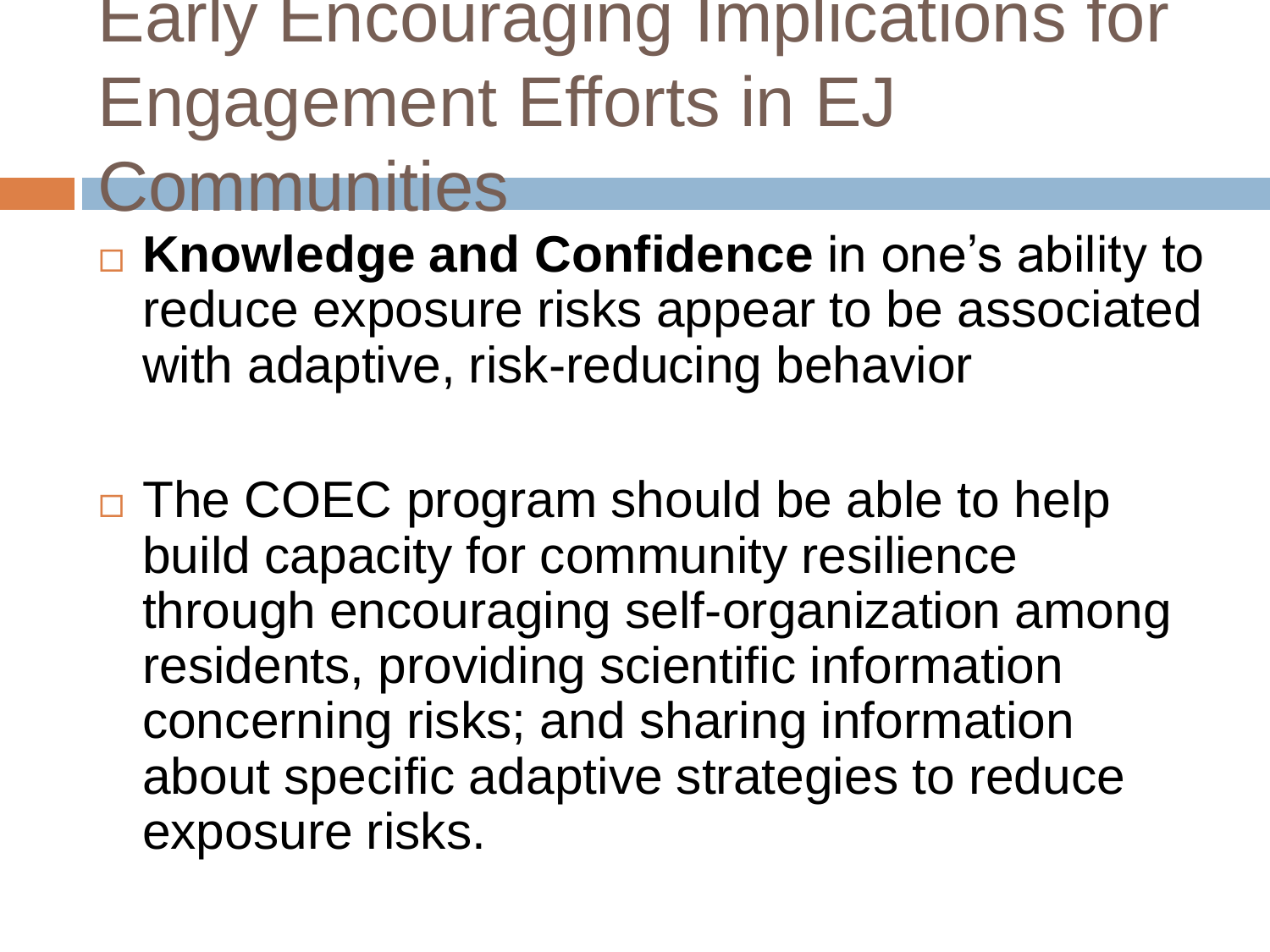2. Addressing a Climate of Polarization

Earlier this year, we partnered with Oregon State University's SRP and LEAN to convene the symposium and:

*Response, Recovery, and Resilience to Oil Spills and Environmental Disasters: Engaging Experts and Communities*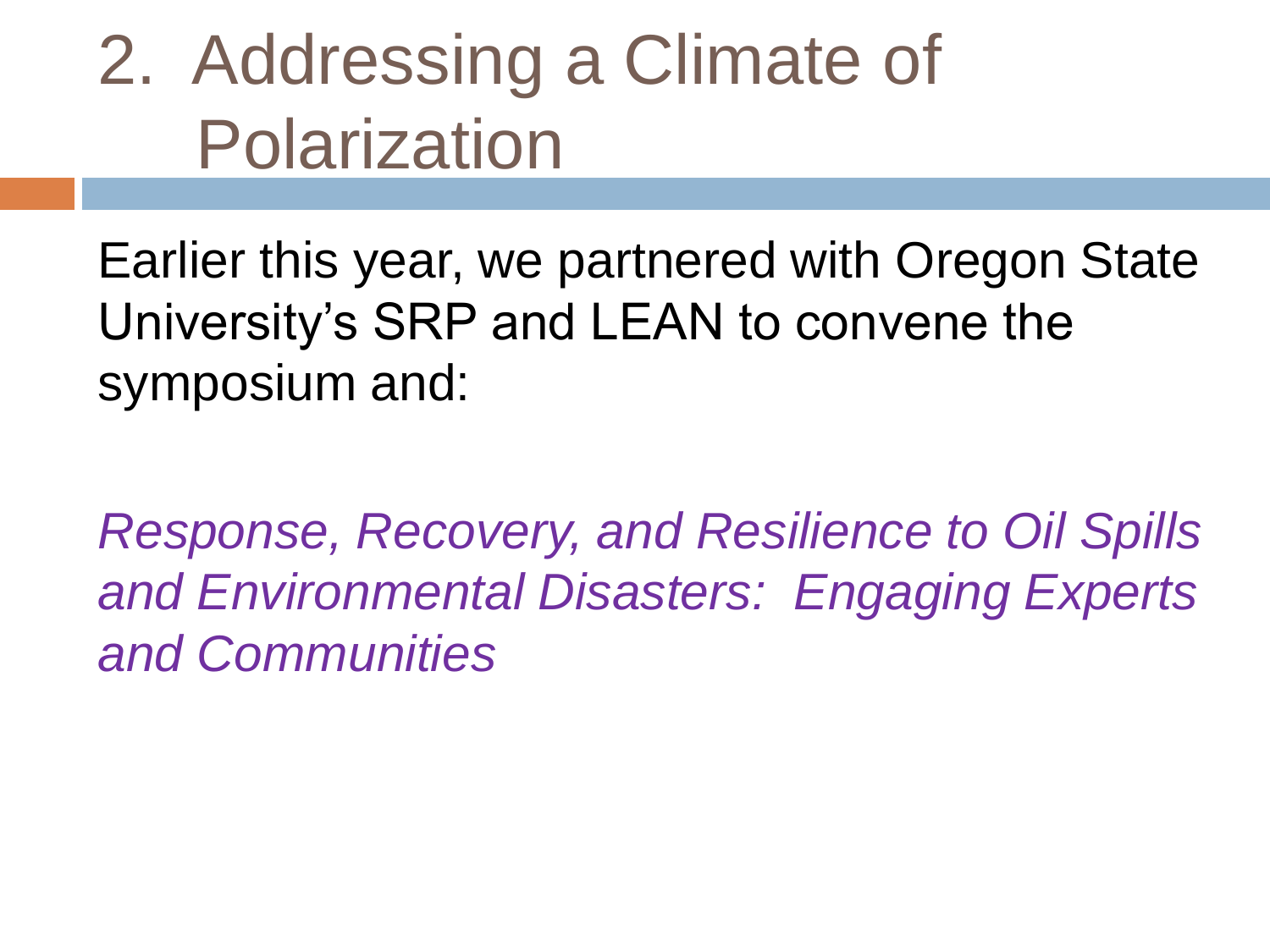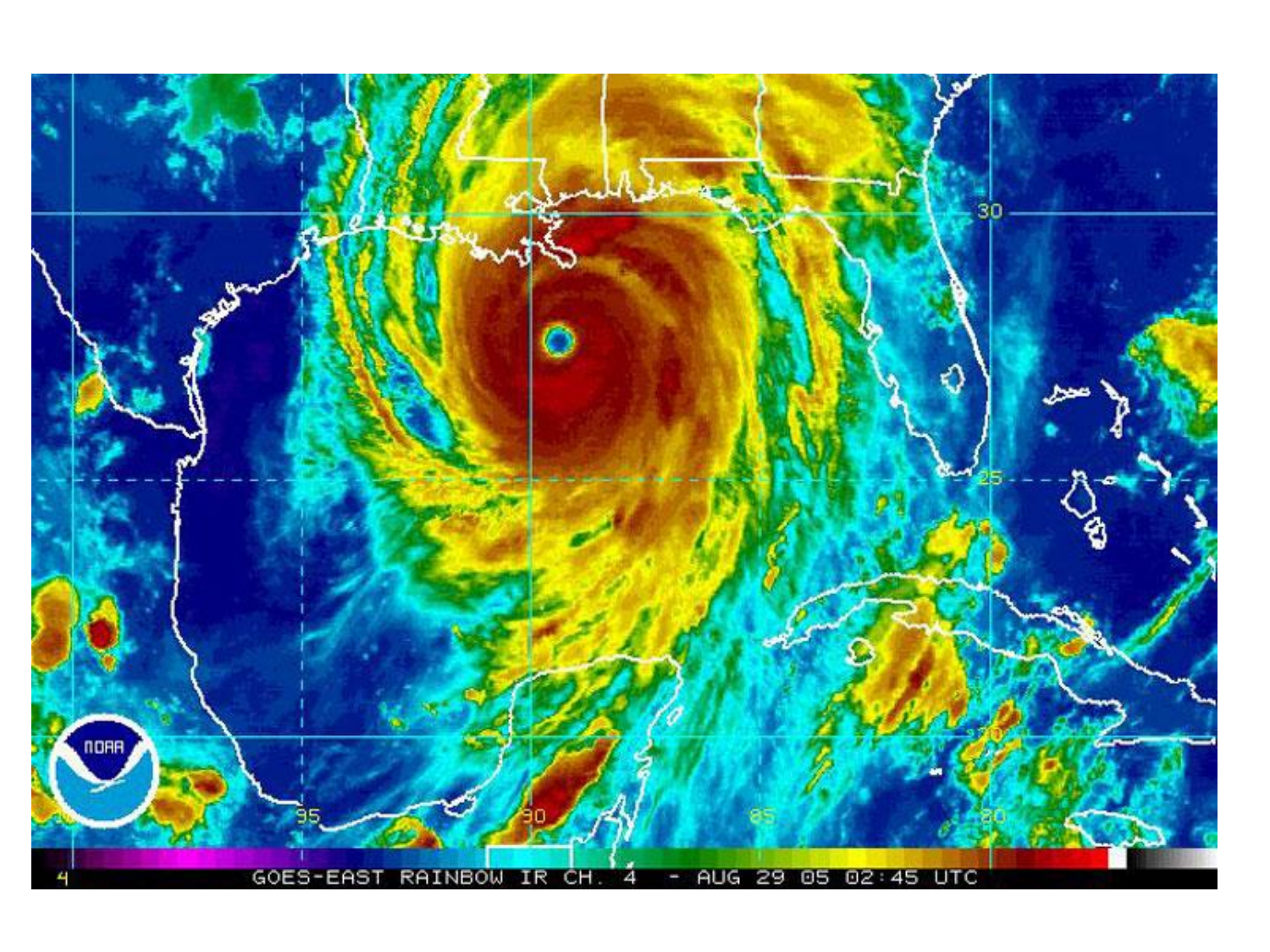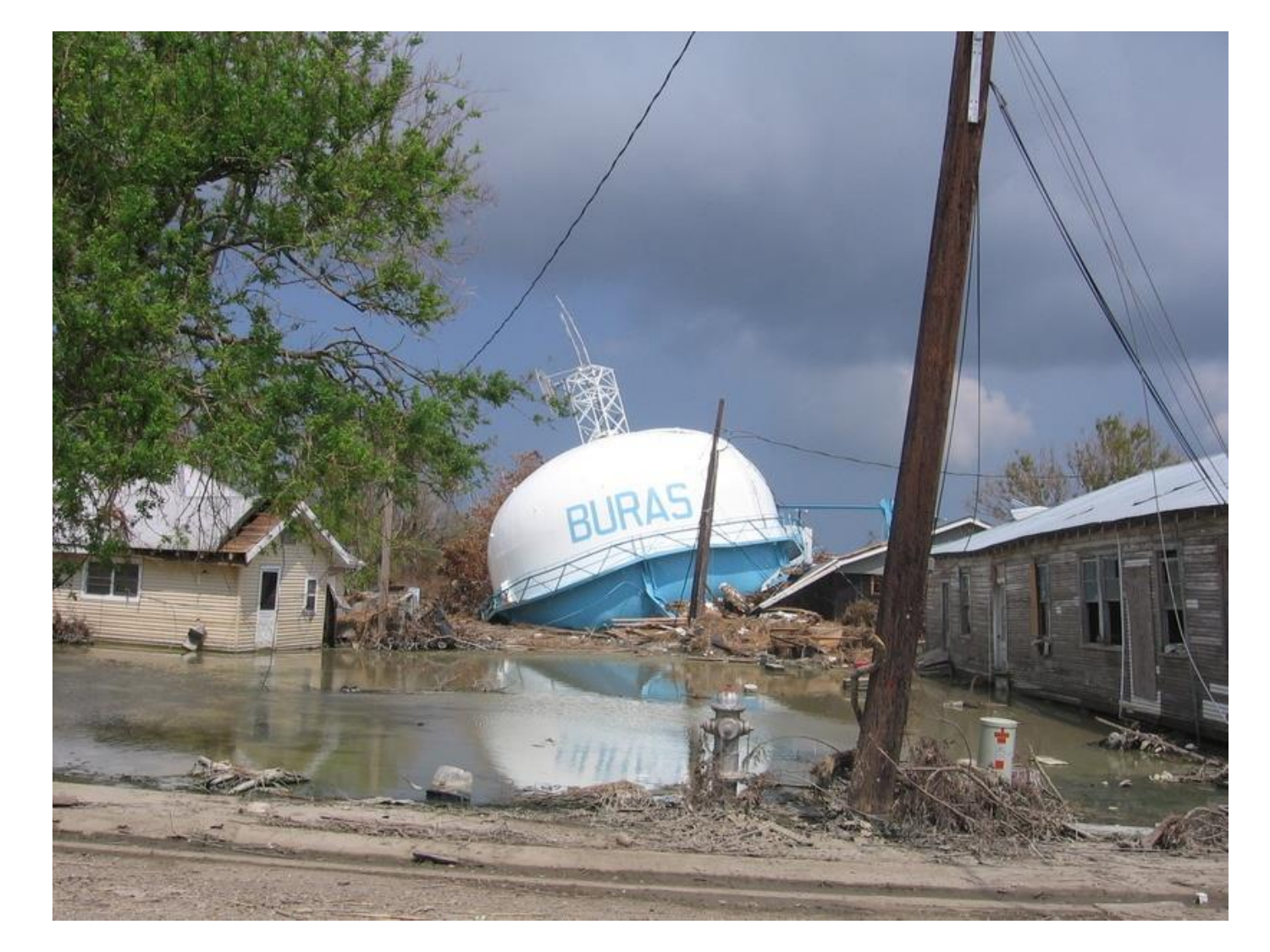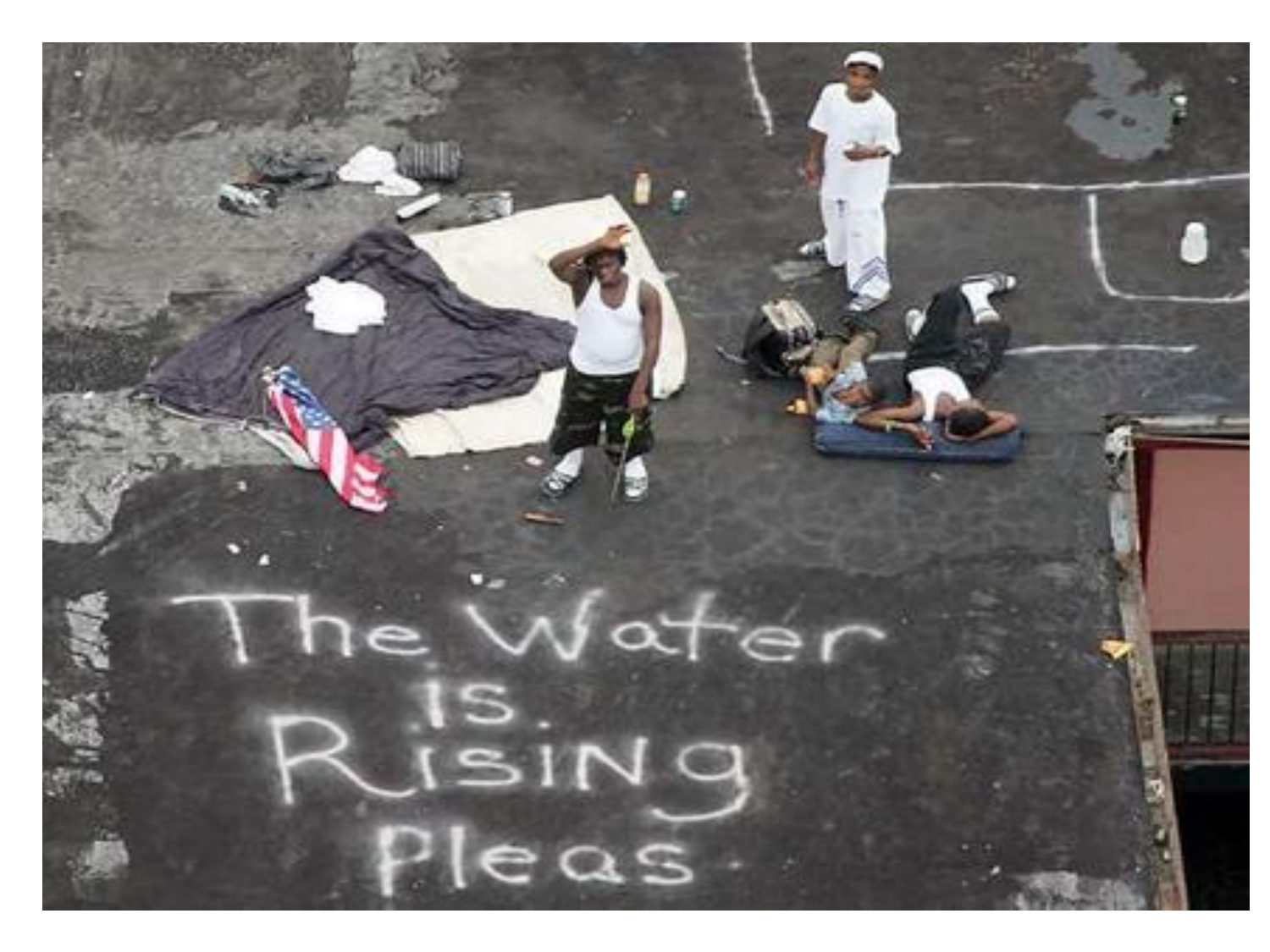### First Step to Improve **Communication**

- $\Box$  The meeting was a diverse gathering of leaders of Louisiana and Gulf Coast regional NGO's, state regulatory agencies, community residents and academic researchers to examine events following Hurricanes Katrina and Rita of 2005, the BP Gulf Oil Spill of 2010, and 2012's Hurricane Isaac,
- □ provided a venue for a cross-section of individuals to explore how improvements in pre-emergency planning, post-event monitoring of environmental conditions, and better communication of exposure risks, could encourage stronger recovery and enhance the overall resilience of communities.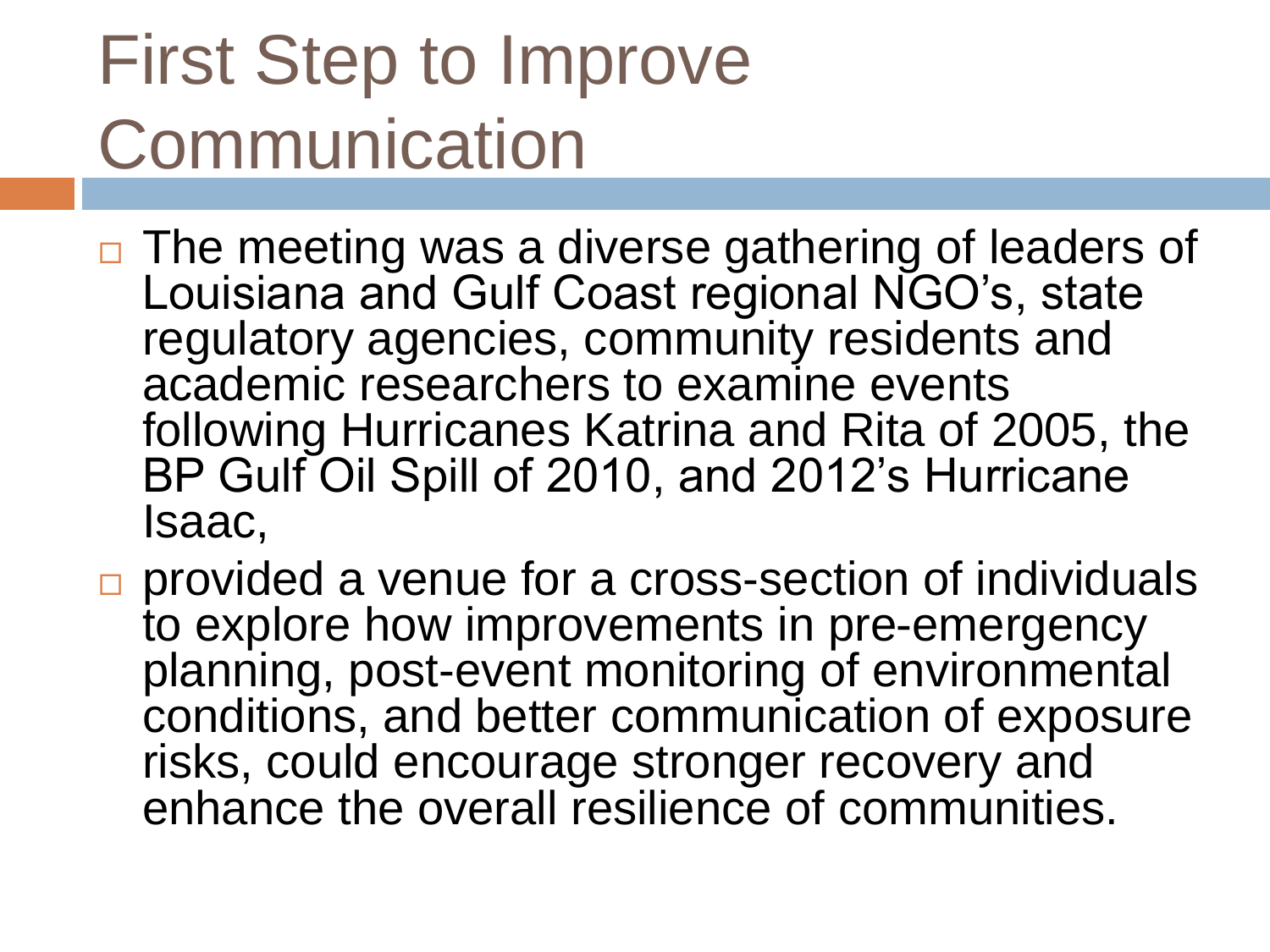# Recommendations of **Participants**

- □ Pre-event planning to identify on-site contaminants and environmental monitoring protocols
- □ Pre-trained teams of "citizen scientists" to monitor local environmental conditions
- $\Box$  Improved communication and data-sharing concerning environmental conditions following storms and large-scale disturbances
- $\Box$  Greater utilization of innovative sampling techniques
- □ New partnerships between residents and regulators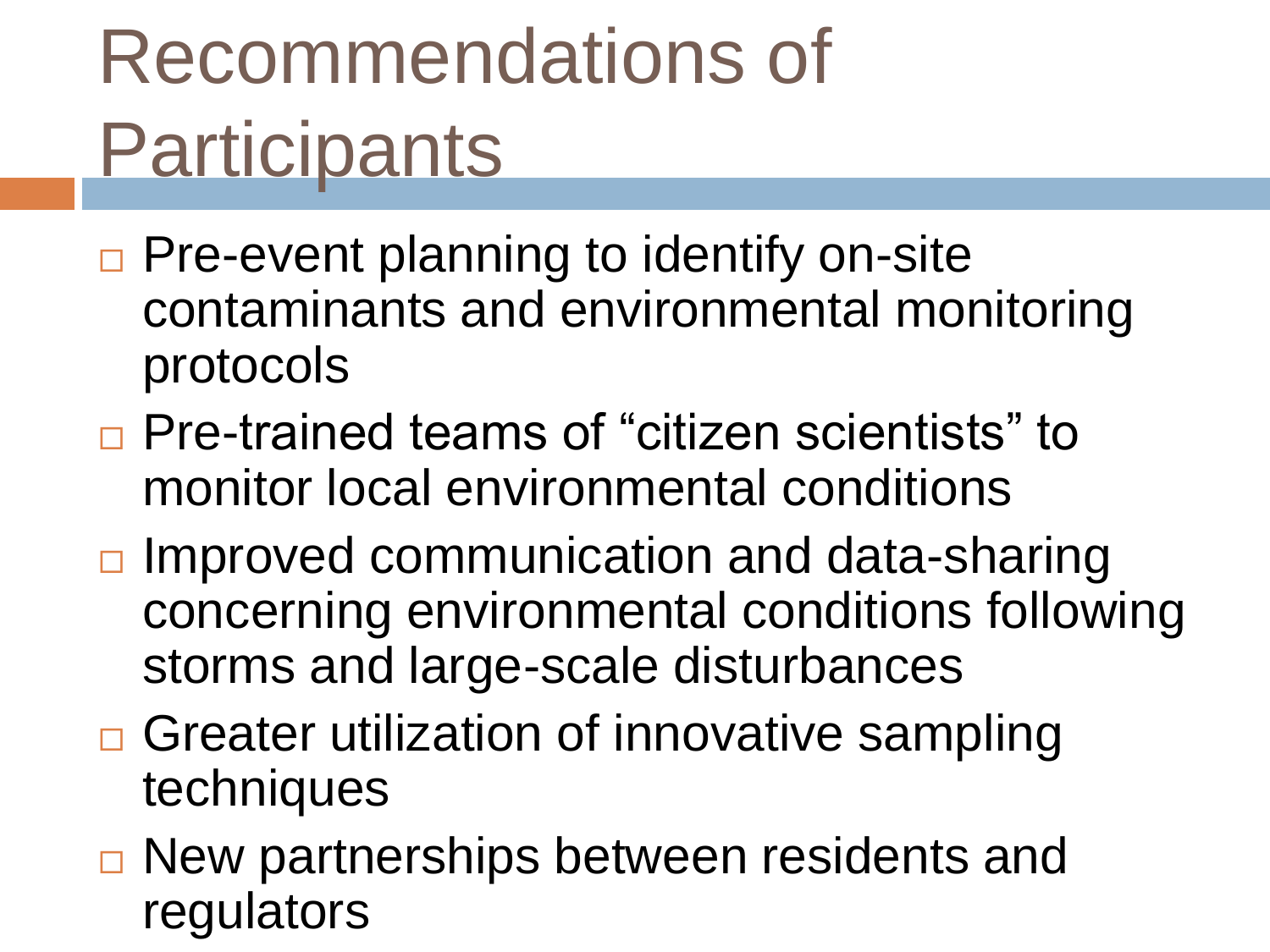### 3. Building the Capacities of EJ Communities

- □ Creation of a "Citizen Science" Guidebook for the local member groups of the larger Louisiana Environmental Action Network.
- $\Box$  This is a list of resources and "best practices" for local groups
- □ Also, the guide will contain several case studies of successful efforts.
- $\Box$  Upcoming workshop with LEAN community members to introduce the guidebook.